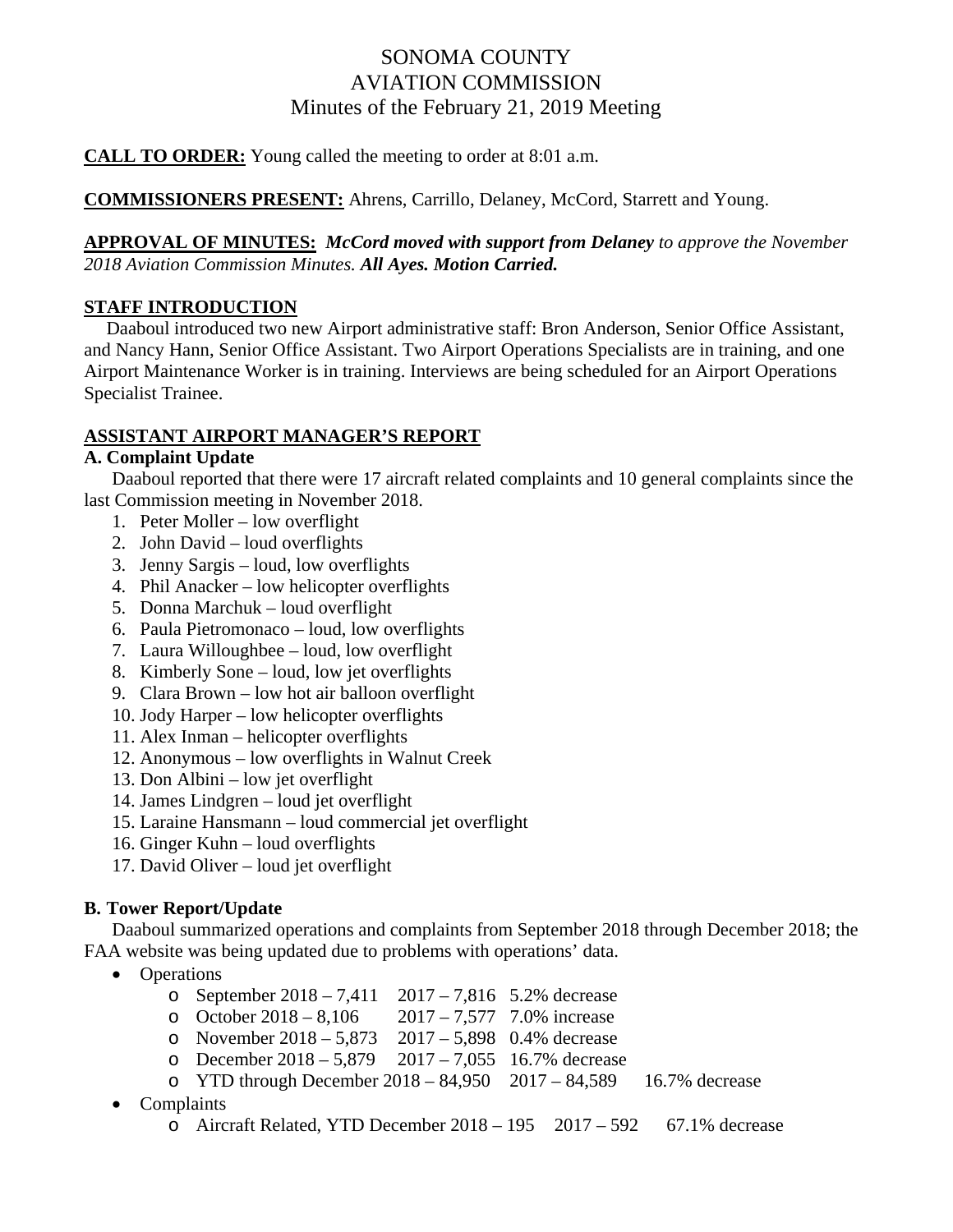Tower Manager, Craig Lucas, introduced Patty Ridgeway, the new ACTC supervisor. There are two new controllers. Lucas reported that there was great community support during the government shutdown.

## **C. Airline Update**

Stout, via conference call, reported airline passenger numbers:

- November 2018 total  $34,938$  2017  $35,255$  0.9% decrease
- December 2018 total  $-32,263$  2017  $-31,237$  3.3% increase
- YTD December  $2017 440,644$   $2017 397,787$  10.8% increase
- January 2019 total  $-28,418$  2017  $-26,327$  7.9% increase

 Stout reported that United Airlines will start service to Denver on March 8, 2019. American will start service to LAX on May 3, 2019 and service to Dallas on June 6, 2019. Sun Country will return on May 10, 2019 with service to Minneapolis.

 Stout said that both Trinity Technology and the airlines plan to add staff to cover the additional passengers. A second lane will be added as part of the tent expansion. After the Board of Supervisors approves purchase of the additional tent, it will take three to four weeks to complete the purchase. Construction should start in June 2019.

## **D. Projects Update**

- Parking Lot the project has been completed.
- Movement Area Driver Training the FAA approved the on-line training and test.
- Hangar Roof Repair a boom lift needs to be rented so that maintenance can patch and repair hangar roofs. General Services Purchasing has a bid out for the Airport to purchase a boom lift.
- Solar County Counsel is reviewing the contract; it will be submitted to the Board of Supervisors for approval in April 2019.
- Tent County Counsel is reviewing the bid documents.
- Terminal the Airport is finalizing the bid documents.
- Giacomelli Property Fence this project has been completed.
- ALP the updated contract with Mead  $&$  Hunt is scheduled for approval by the Board of Supervisors in April 2019.
- Crack Seal work has been completed on 2/20 and around the loop.
- Slurry Seal a section of Apron E has been designated for slurry seal.
- Trees tree trimming on the 32 approach has been completed. Bids are out for additional tree trimming on Apron F by the creek.
- Hangar Electrical Repair & Maintenance an RFP should be out in March.
- Office Move some staff should be ready to move in April.
- Security Communications Center as part of the office move, the Airport is working with emergency services to add a radio communications office.

## **E. Runway Safety Action Team (RSAT) Update**

 Craig Lucas reported that the Runway Safety Action Team (RSAT) will meet in early May and will probably have safety improvements on the agenda. The information on the ATIS has helped with the Runway 20 approach.

 Daaboul reported that three new run-up signs were installed in December 2018. A location marking at the Zulu/Alpha intersection has been painted. The enhanced centerline is on hold due to a change in FAA marking standards.